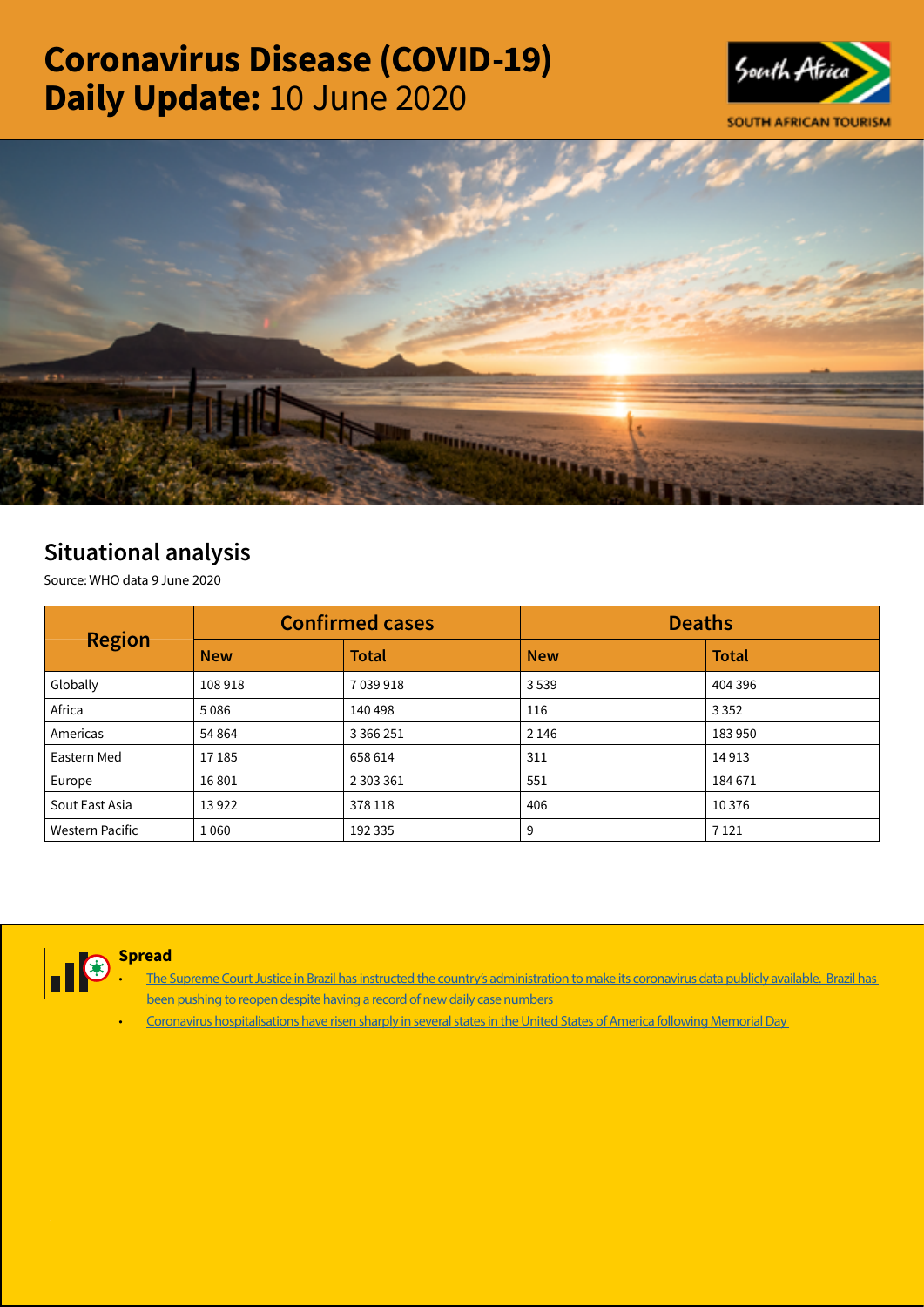### South Africa:



| <b>Date</b> | <b>Tests</b> | <b>Negative</b> | <b>Positive</b> | <b>Deaths</b> | $% + /$<br><b>Tests</b> | % test/Pop<br>(58780000) | <b>Fatality Rate</b><br>(Deaths/<br>Pos) | Recover-<br><b>ies</b> | <b>Recovery Rate</b><br>% (Rec/Pos) |
|-------------|--------------|-----------------|-----------------|---------------|-------------------------|--------------------------|------------------------------------------|------------------------|-------------------------------------|
| 3 June      | 785 979      | 748 525         | 37 5 25         | 792           | 4,77                    | 1,34                     | 2,11                                     | 19682                  | 52                                  |
| 4 June      | 820 675      | 779883          | 40792           | 848           | 4,97                    | 1,4                      | 2,08                                     | 21 3 11                | 52                                  |
| 5 June      | 850 871      | 807 437         | 43 4 34         | 908           | 5,1                     | 1,45                     | 2,09                                     | 23 088                 | 53                                  |
| 6 June      | 891 668      | 845 695         | 45 973          | 952           | 5,16                    | 1,52                     | 2,07                                     | 24 25 8                | 53                                  |
| 7 June      | 920 064      | 871 779         | 48 285          | 998           | 5,25                    | 1,57                     | 2,07                                     | 24 3 64                | 50                                  |
| 8 June      | 943 059      | 892 180         | 50879           | 1 0 8 0       | 5,4                     | 1,6                      | 2,12                                     | 26 0 99                | 51                                  |
| 9 June      | 968 070      | 915 079         | 52 991          | 1 1 6 2       | 5,47                    | 1,65                     | 2,19                                     | 29 006                 | 55                                  |

Visit: [www.sacoronavirus.co.za](http://www.sacoronavirus.co.za) for the latest updates. SA Tourism will make updates available on [www.southafrica.net.](http://www.southafrica.net)

The number of cases has increased approximately 4.2% day-on-day with 8,4% daily positivity rate. The number of cases in the Eastern Cape and Gauteng have increased by more than 50% over the past seven days. However, deaths in the Eastern Cape is more than double that in GP with similar total confirmed cases, possibly indicating more undetected cases. Visit www.sacoronavirus.co.za for more updates.

#### SOUTH AFRICA NEWS

#### TOURISM RELATED ARTICLES

- Laying the ground for future travel SA Tourism CEO reveals industry preparations as travel and tourism activities gradually [resume](https://www.moneyweb.co.za/moneyweb-opinion/soapbox/laying-the-ground-for-future-travel/)
- [Business interrupted, but insurers don't want to pay Legal battles brewing as tourism and hospitality industry cries foul over](https://www.moneyweb.co.za/news/south-africa/business-interrupted-but-insurers-dont-want-to-pay/)  [Covid-19 claims](https://www.moneyweb.co.za/news/south-africa/business-interrupted-but-insurers-dont-want-to-pay/)
- Insurers reject business interruption claims by tourism sector The rejection has led to a dispute, and intervention by the [Financial Sector Conduct Authority has been called for](https://www.businesslive.co.za/bd/national/2020-06-09-insurers-reject-business-interruption-claims-by-tourism-sector/)
- [CHRIS GILMOUR: SA must be persuaded not to strangle fledgling tourism industry If inbound tourism only opens by February,](https://www.businesslive.co.za/bd/opinion/columnists/2020-06-09-chris-gilmour-sa-must-be-persuaded-not-to-strangle-fledgling-tourism-industry/)  [there will most likely not be a travel industry left to speak of](https://www.businesslive.co.za/bd/opinion/columnists/2020-06-09-chris-gilmour-sa-must-be-persuaded-not-to-strangle-fledgling-tourism-industry/)
- [Tourism industry pleads for early lifting of travel restrictions The industry wants the Covid-19 travel restrictions to be lifted](https://www.news24.com/news24/SouthAfrica/News/tourism-body-pleads-for-international-travel-ban-to-be-lifted-to-save-more-than-a-million-jobs-20200609)  [from September to allow it to benefit from the peak tourism season](https://www.news24.com/news24/SouthAfrica/News/tourism-body-pleads-for-international-travel-ban-to-be-lifted-to-save-more-than-a-million-jobs-20200609)
- [Lift travel ban earlier to save 1.2m jobs, tourism body pleads](https://citizen.co.za/business/business-news/2299684/lift-travel-ban-earlier-to-save-1-2m-jobs-tourism-body-pleads/)
- [Tourism body pleads for international travel ban to be lifted to save more than a million jobs The Tourism Business Council](https://www.news24.com/news24/SouthAfrica/News/tourism-body-pleads-for-international-travel-ban-to-be-lifted-to-save-more-than-a-million-jobs-20200609)  [of SA is pleading to government to lift restrictions on international travel earlier than planned. This is as a jobs bloodbath is](https://www.news24.com/news24/SouthAfrica/News/tourism-body-pleads-for-international-travel-ban-to-be-lifted-to-save-more-than-a-million-jobs-20200609)  [expected in the tourism sector. 50% of tourism businesses could not cover debt repayments or fixed costs in March, Parliament](https://www.news24.com/news24/SouthAfrica/News/tourism-body-pleads-for-international-travel-ban-to-be-lifted-to-save-more-than-a-million-jobs-20200609) [was told](https://www.news24.com/news24/SouthAfrica/News/tourism-body-pleads-for-international-travel-ban-to-be-lifted-to-save-more-than-a-million-jobs-20200609)
- [MPs lash SA Express liquidators SA Expresses liquidators will be subpoenaed to appear before the Standing Committee of](https://www.moneyweb.co.za/news/companies-and-deals/mps-lash-sa-express-liquidators/)  [Public Accounts \(Scopa\), after the team failed to attend the scheduled briefing with members of Parliament \(MPs\) on Tuesday](https://www.moneyweb.co.za/news/companies-and-deals/mps-lash-sa-express-liquidators/)
- [Unions set hopes on UAE investor to save SA Express The National Union of Metalworkers of South Africa and the South African](https://www.news24.com/fin24/companies/industrial/unions-set-hopes-on-uae-investor-to-save-sa-express-20200609) [Cabin Crew Association claim to have an investor from the United Arab Emirates potentially interested in buying a stake in SA](https://www.news24.com/fin24/companies/industrial/unions-set-hopes-on-uae-investor-to-save-sa-express-20200609)  [Express](https://www.news24.com/fin24/companies/industrial/unions-set-hopes-on-uae-investor-to-save-sa-express-20200609)
- [African airlines could lose \\$2bn in the worst financial year in aviation history 2020 is expected to go down in history as the](https://www.news24.com/fin24/companies/industrial/african-airlines-could-lose-2bn-in-the-worst-financial-year-in-aviation-history-20200609)  [worst yet for aviation, says the head of IATA](https://www.news24.com/fin24/companies/industrial/african-airlines-could-lose-2bn-in-the-worst-financial-year-in-aviation-history-20200609)
- [Tsogo Sun Gaming's annual profit hit by lockdown Tsogo Sun Gaming on Tuesday reported a marginal fall in annual core](https://www.moneyweb.co.za/news/companies-and-deals/tsogo-sun-gamings-annual-profit-hit-by-lockdown/)  [earnings and did not declare a final dividend, as it shuttered its casinos amid nationwide lockdowns to contain the spread of](https://www.moneyweb.co.za/news/companies-and-deals/tsogo-sun-gamings-annual-profit-hit-by-lockdown/)  [the Covid-19 pandemic](https://www.moneyweb.co.za/news/companies-and-deals/tsogo-sun-gamings-annual-profit-hit-by-lockdown/)
- South Africans stranded on cruise ships set to come home at last Over 250 South African crew members of cruise ships [stranded at sea since March will, at last, complete their epic voyage by flying home this week, from the Netherlands](https://www.dailymaverick.co.za/article/2020-06-09-south-africans-stranded-on-cruise-ships-set-to-come-home-at-last/#gsc.tab=0)